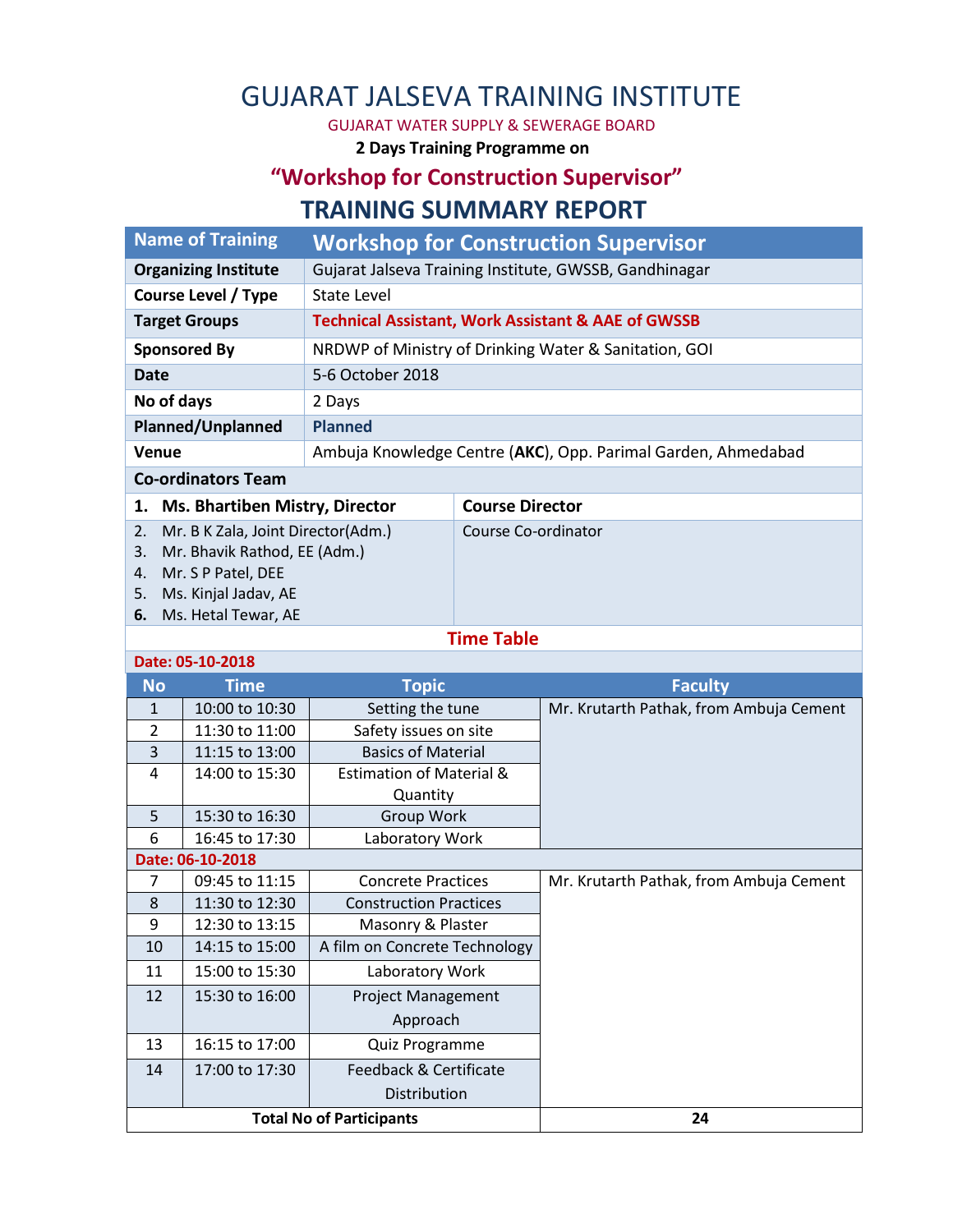## **List of Participants**

| <b>Sr</b><br><b>No</b>  | <b>CPF</b><br><b>No</b> | <b>Name of Employee</b> |                                     | <b>Designation</b> | <b>Office</b>         | <b>Place</b>   |
|-------------------------|-------------------------|-------------------------|-------------------------------------|--------------------|-----------------------|----------------|
| $\mathbf{1}$            |                         | Mr.                     | Ashitkumar Amrutlal<br>Vaghela      | Work Asst.         | PH Circle             | Bhuj           |
| $\overline{2}$          |                         | Mr.                     | Dhaval Mansukhbhai<br>Nagar         | <b>AAE Civil</b>   | <b>PHW Division</b>   | Jetpur         |
| 3                       |                         | Mr.                     | Durghesh Chandrakant<br>Anjariya    | Work Asst.         | PHS Sub Div           | Gandhidham     |
| 4                       |                         | Mr.                     | Gambhirsinh Rupsinhji<br>Gohil      | <b>AAE Civil</b>   | PHS Sub Div-2         | Rajkot         |
| 5                       |                         | Ms.                     | Gautami Mukesh Patel                | <b>AAE Civil</b>   | PHS Sub Div           | Jamnagar       |
| 6                       | 3464                    | Mr.                     | Hamir Khima Sisodiya                | Work Asst.         | PHS Sub Div           | Ahmedabad      |
| $\overline{\mathbf{z}}$ |                         | Mr.                     | J G Patel                           | Tech. Asst.        | PHS Sub Div           | Lunawada       |
| 8                       |                         | Mr.                     | Jayantibhai Mathurbhai<br>Patel     | <b>AAE Civil</b>   | PHS Sub Div           | Rajula         |
| 9                       |                         | Ms.                     | Jinal Natubhai Patel                | <b>AAE Civil</b>   | <b>Section Office</b> | Jotana         |
| 10                      | 6812                    | Mr.                     | Kalpesh Dashrathlal<br>Limbachiya   | <b>AAE Civil</b>   | PHS Sub Div           | Liliya         |
| 11                      |                         | Mr.                     | Mansi Jaykishan Yagnik              | <b>AAE Civil</b>   | PHS Sub Div           | Halol          |
| 12                      |                         | Mr.                     | Mayur Khengarlbhai<br>Makawana      | <b>AAE Civil</b>   | PHS Sub Div-2         | Rapar          |
| 13                      | 8223                    | Mr.                     | Mehul Jayantilal<br>Vadodariya      | <b>AAE Civil</b>   | PHS Sub Div           | Bavla          |
| 14                      |                         | Mr.                     | Mukesh Velji Gor                    | Work Asst.         | PHS Sub Div           | Bhuj           |
| 15                      | 4490                    | Mr.                     | Mukulchandra<br>Shashikant Vora     | <b>AAE Civil</b>   | PHS Sub Div           | Manavadar      |
| 16                      |                         | Ms.                     | Nimishaben Venilal<br>Parmar        | <b>AAE Civil</b>   | <b>PHW Division</b>   | <b>Bharuch</b> |
| 17                      | 10254                   | Mr.                     | Ritesh Babubhai Patel               | <b>AAE Civil</b>   | PHS Sub Div-1         | Bhuj           |
| 18                      | 10127                   | Mr.                     | Sanjay Vinodbhai<br>Panchal         | <b>AAE Civil</b>   | PHS Sub Div           | Vijapur        |
| 19                      | 10483                   | Mr.                     | Shrirajbhai Jasvantbhai<br>Patel    | <b>AE Civil</b>    | Tapi Project Unit     | Vyara          |
| 20                      |                         | Mr.                     | Suresh Mathurdas Atara              | Work Asst.         | PHS Sub Div           | Ranavav        |
| 21                      |                         | Mr.                     | T B Bhabhor                         | <b>AAE Civil</b>   | PHS Sub Div           | Dahod          |
| 22                      |                         | Mr.                     | Vishubhai Jahgubhai<br>Vasava       | <b>AAE Civil</b>   | PHS Sub Div           | Netrang        |
| 23                      |                         | Mr.                     | Vishvadeepsinh<br>Jayendrasinh Rana | <b>AAE Civil</b>   | PHS Sub Div-1         | Surendranagar  |
| 24                      |                         | Mr.                     | Yogesh D Oza                        | Work Asst.         | PHS Sub Div           | Junagadh       |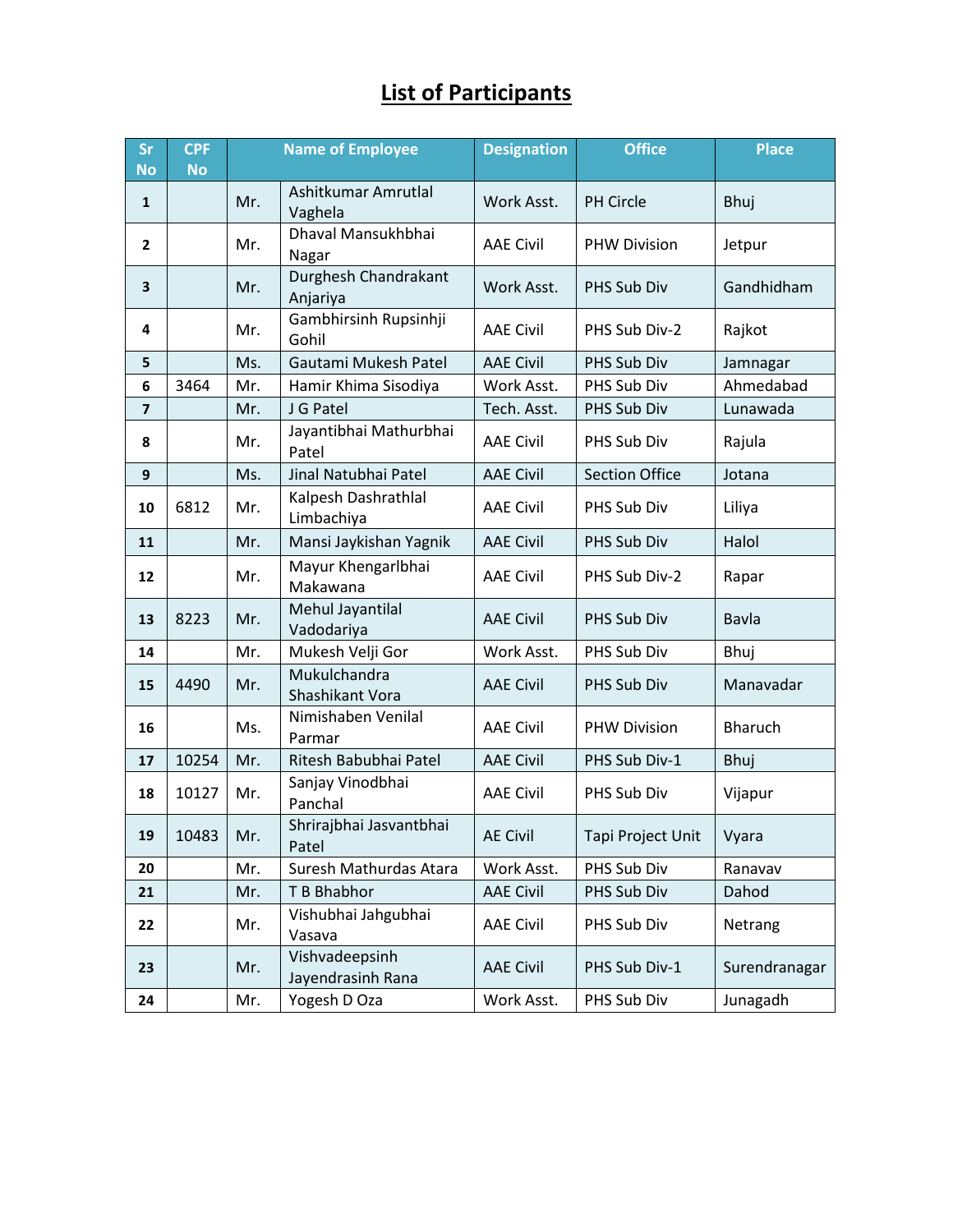## **Photo Gallery**

1. **Mr. Krutarth Pathak,** faculty of Ambuja Cement, addressing the trainees



2. **Laboratory Visit**